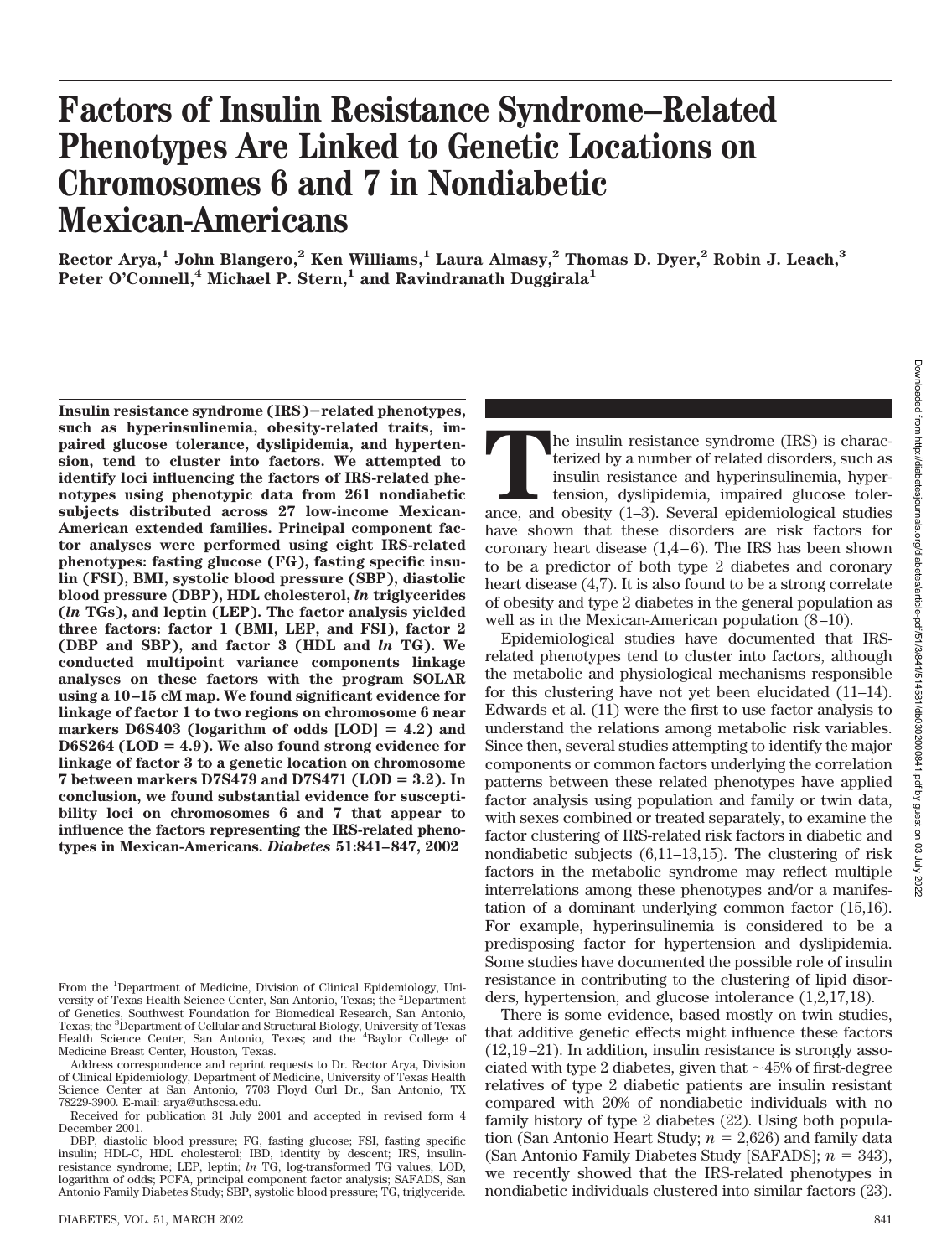These factors were strongly determined by additive genetic influences, as suggested by the family data from SAFADS (23).

In this study, we attempted to identify the susceptibility loci that influence the IRS factor-specific scores, which are composite risk factors, using phenotypic and genotypic data from a subset of nondiabetic individuals from Mexican-American families. We *1*) identified the IRS factor structures, *2*) determined the genetic basis for these factors, and *3*) identified the susceptibility loci for the IRS factors by conducting a multipoint variance components linkage analysis using a 10–15 cM map.

#### **RESEARCH DESIGN AND METHODS**

**Subjects.** Phenotypic and genotypic data were obtained from individuals distributed across 27 Mexican-American families living in San Antonio, Texas, who were participants in the SAFADS. Probands for the SAFADS study were randomly selected, low-income Mexican-Americans with type 2 diabetes identified in a previous epidemiological survey (8,24). All 1st-, 2nd-, and  $3rd$ -degree relatives of the probands, aged  $\geq$  18 years, were considered eligible for the study. The Institutional Review Board of the University of Texas Health Science Center at San Antonio approved all procedures, and all subjects gave written informed consent.

We used phenotypic data from 261 nondiabetic individuals, distributed across the 27 largest pedigrees, for whom genotypic data were also available. Only participants for whom data were available for all the phenotypes were included in the study. We have previously described our genotype data in detail, including the procedures for checking genotypic data for Mendelian discrepancies (25,26). Marker information for discrepant individuals was either corrected or blanked out before conducting the analyses. Although we typed 419 markers for two-point linkage analysis, markers with less than 80% of the sample typed were not used unless their absence would result in a gap of 20 cM or more (26). Thus, a subset of 301 highly informative microsatellite markers was selected based on their optimal spacing and informativeness.

**Physical and biochemical measurements.** Blood samples were obtained after a 12-h fast, and various metabolic traits, including glucose, triglyceride (TG), and HDL cholesterol (HDL-C) levels were measured using enzymatic and precipitation procedures, as previously described (8,9). We assessed the extent of measurement error using duplicate measures for a given trait. Accordingly, the technical error of measurement for HDL-C and TG values was 1.1 and 1.2% of the mean, respectively. TG values  $>800$  mg/dl were considered as outliers and were excluded from the analysis. TG values were log transformed (*ln* TG) because the raw values exhibited high nonnormality. Fasting specific insulin (FSI) concentrations were measured using a monoclonal antibody-based two-site immunoradiometric assay  $(27)$ . We used the FSI concentration because, unlike conventional fasting immunoreactive insulin, it does not cross-react with insulin precursors. Serum leptin (LEP) was measured by a radioimmunoassay (28). Blood pressure levels, both systolic (SBP) and diastolic (DBP), were measured to the nearest 2 mmHg with a Random-Zero sphygmomanometer (Gelman-Hawksley, Lancing, Sussex, U.K.). Anthropometric traits, including height and weight, were collected using standardized anthropometric protocols (8,9). BMI was calculated as weight (in kilograms) divided by height (in meters) squared.

**Statistical methods.** Principal component factor analysis (PCFA) was performed to extract the underlying factors of IRS-related phenotypes. Before conducting PCFA, trait-specific values that fell beyond 4 SDs from the mean of the trait were considered as outliers and were excluded from the PCFA analysis. As stated above, TG values were log transformed to circumvent the problem of high nonnormality. PCFA is a data-reduction technique that reduces a large number of correlated variables into fewer uncorrelated factors, thereby reducing the problem of correcting for multiple comparisons (29,30). PCFA is a three-step process. The first step involves principal component analysis, which is used to reduce highly correlated original variables to fewer uncorrelated components. These components are linear combinations that account for the maximum amount of total variance in the original variables. The first extracted factor accounts for the largest amount of the variability among the measured variables, whereas subsequent factors explain additional variability in decreasing order. The number of significant components is determined based on eigenvalues, which are the sum of the squared factor loadings (29). These eigenvalues represent the amount of variance attributable to each factor. In the second step, the factors with eigenvalues  $\geq 1.0$  (i.e., factor 1, factor 2, and factor 3, with eigenvalues of 2.8,

## TABLE 1

Characteristics of 261 nondiabetic Mexican-American Individuals

| 108/153          |
|------------------|
| $38.5 \pm 15.6$  |
| $88.6 \pm 10.8$  |
| $125.5 \pm 80.4$ |
| $29.1 \pm 6.3$   |
| $118.4 \pm 16.0$ |
| $70.9 \pm 10.0$  |
| $37.7 \pm 9.7$   |
| $4.9 \pm 0.6$    |
| $22.1 \pm 17.3$  |
|                  |

Data are *n* or means  $\pm$  SD.

1.7, and 1.0, respectively) are extracted using a varimax rotation method to produce interpretable factors (29). The third step involves the interpretation of these factors by examining the factor loadings, which are the correlations between each variable and the factor in question. Factor loadings  $\geq 0.40$  are generally used to interpret factors and characterize the factor structures (29). All factor analyses were performed using SAS software (31).

Multipoint variance components linkage analyses were performed on the factor scores to identify chromosomal regions containing susceptibility loci for each factor using the variance components approach (32). With this method, the expected genetic covariances between relatives are specified as a function of their identity-by-descent (IBD) relationships at a marker locus that is assumed to be closely linked to a locus influencing the quantitative trait in question. The covariance matrix for a given pedigree is given by the following equation:

$$
\Omega = \Pi \sigma_q^2 + 2\Phi \sigma_g^2 + I \sigma_e^2
$$

where  $\Omega$  is the covariance matrix for a pedigree;  $\Pi$  is a matrix with elements  $(\pi_{qij})$  specifying the expected proportion of alleles that individuals i and j share IBD at the specific chromosomal location of the quantitative trait locus, which is estimated using genetic marker data;  $\sigma^2 q$  is the additive genetic variance attributable to the major locus;  $\Phi$  is the kinship matrix;  $\sigma^2$ g is the variance attributable to residual additive genetic effects; I is an identity matrix; and  $\sigma^2$ e is the variance attributable to random environmental effects. Location-specific IBD information for pairs of relatives was obtained by the program SOLAR (32). We conducted multipoint variance components linkage analysis according to the procedures outlined in the computer program SOLAR using a 10- to 15-cM map to localize the loci influencing the uncorrelated factors extracted through PCFA analysis. The coefficients of skewness and kurtosis for each factor (i.e., factor scores) after adjusting for the effects of age and sex terms are as follows: factor  $1$ , skewness  $= 0.9$  and kurtosis =  $0.8$ ; factor 2, skewness =  $0.4$  and kurtosis =  $0.6$ ; and factor 3,  $skewness = 0.4$  and kurtosis = 0.0. These factor-specific distributional properties suggest that the factor scores used in this study minimally violated the assumption of normality.

To verify our findings on chromosomes 6 and 7, we used simulations to obtain empirical *P* values. In the simulation analysis, a fully informative marker that was not linked to the quantitative trait locus influencing a given factor was simulated. For this simulated marker, IBD information was calculated, and linkage analysis was then conducted. We generated 100,000 replicates to determine the empirical *P* value. This procedure was implemented in the program SOLAR.

## **RESULTS**

The characteristics of the subjects used in the study are presented in Table 1. Correlations among the phenotypes are presented in Table 2. The majority of the correlations among eight phenotypes are significant  $(P < 0.001)$ , although a few correlations are not. BMI and *ln* TG showed significant correlations with all the traits, whereas in men LEP showed significant correlations with BMI, FSI, and *ln* TG, and in women LEP showed significant correlations with all traits except SBP.

The factors and patterns of factor loadings obtained in this study are shown in Table 3. In the factor analysis, three factors were extracted by PCFA. Factor 1 exhibited high and positive correlations with BMI, LEP, and FSI,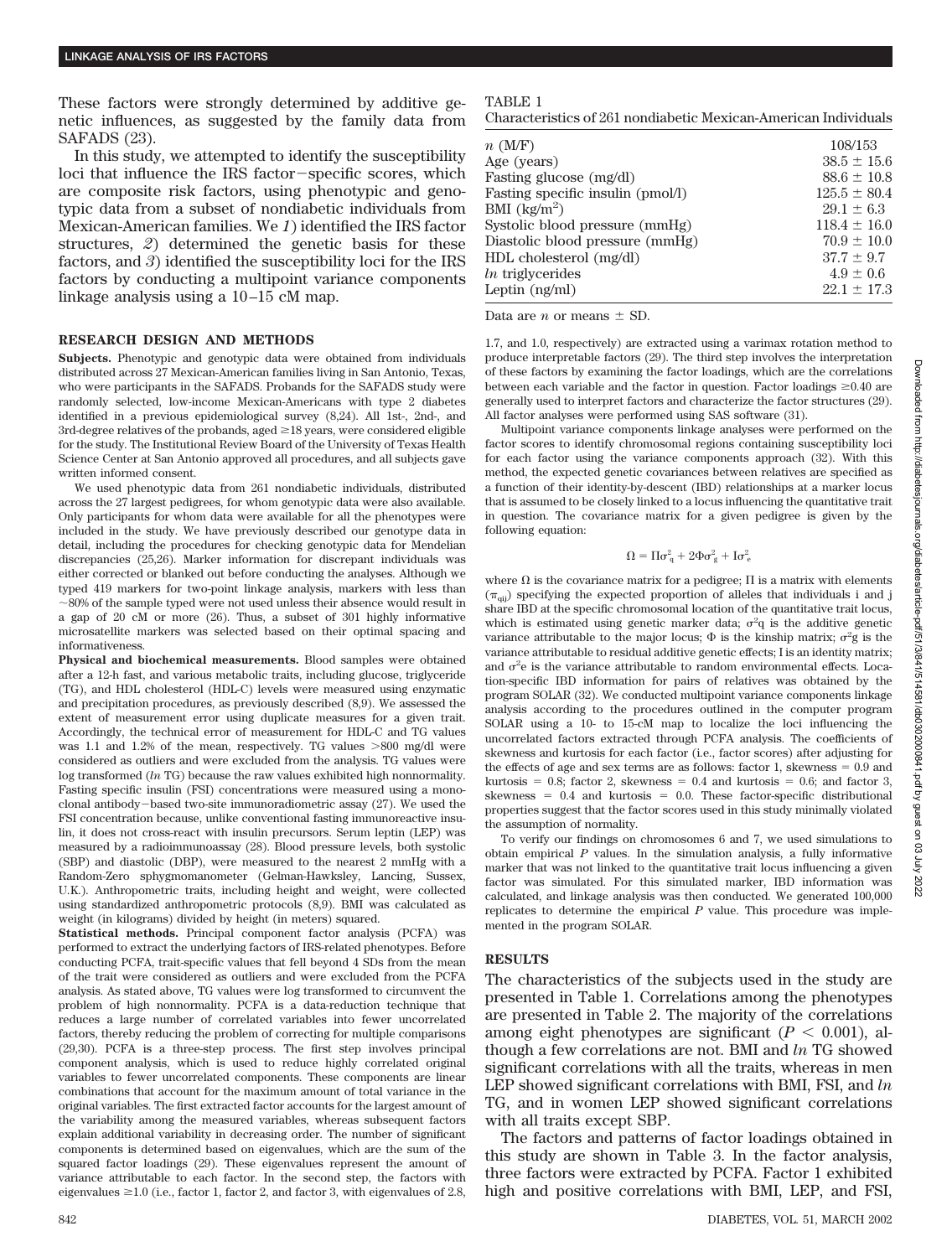|                           | <b>BMI</b> | <b>DBP</b> | <b>SBP</b> | FG      | <b>FSI</b> | HDL      | $ln$ TG |
|---------------------------|------------|------------|------------|---------|------------|----------|---------|
| BMI                       |            |            |            |         |            |          |         |
| <b>DBP</b>                | 0.21       |            |            |         |            |          |         |
| <b>SBP</b>                | 0.12       | 0.52       |            |         |            |          |         |
| FG                        | 0.26       | $0.10*$    | 0.25       |         |            |          |         |
| <b>FSI</b>                | 0.63       | 0.15       | $0.05*$    | 0.25    |            |          |         |
| <b>HDL</b>                | $-0.37$    | $-0.17$    | $-0.07*$   | $-0.13$ | $-0.26$    |          |         |
| $ln$ TG                   | 0.32       | 0.29       | 0.34       | 0.28    | 0.28       | $-0.40$  |         |
| Leptin                    |            |            |            |         |            |          |         |
| Men $(n = 108)$           | 0.64       | $-0.05*$   | $0.01*$    | $0.09*$ | 0.52       | $-0.17*$ | 0.23    |
| Women $(n = 153)$         | 0.76       | 0.30       | $0.13*$    | 0.29    | 0.66       | $-0.21$  | 0.26    |
| Men and women $(n = 261)$ | 0.62       | $-0.01*$   | $-0.14$    | $0.08*$ | 0.52       | $-0.05*$ | $0.04*$ |

| TABLE 2                                                                   |  |  |
|---------------------------------------------------------------------------|--|--|
| Pearson product moment correlation coefficients of IRS-related phenotypes |  |  |

\*Not significant.

explaining 35% of the total variance. Factor 2 showed high loadings for only DBP and SBP, and factor 3 showed a high positive association with HDL-C values and a negative association with *ln* TG values, thus reflecting the inverse relationship between HDL-C and  $ln$  TG values. In all,  $\sim$ 68% of the total variance was cumulatively explained by these three factors (Table 3). Because factor 1 is dominated by large positive correlations for BMI, FSI, and LEP, this factor can be interpreted as an adiposity-insulin factor. Because it is dominated by DBP and SBP, factor 2 is interpreted as a blood pressure factor. In contrast, large positive correlation with HDL-C and large negative correlation with *ln* TG dominated factor 3; therefore, this factor can be interpreted as a lipid profile factor.

Heritabilities were estimated for all three factors using variance components analysis. After accounting for covariates (i.e., age and sex terms), heritabilities for the three factors ranged from 49 to 58% (Table 4). Heritabilities of all the factors were moderate to high and statistically significant  $(P < 0.0001)$  (Table 4). The results of our multipoint linkage analysis for IRS factor susceptibility loci with multipoint peak logarithm of odds (LOD) score  $\geq 1.9$  are reported in Table 5.

As shown in Fig. 1, we found significant evidence for linkage of the adiposity-insulin factor (factor 1; LOD score  $= 4.9$ , empirical *P* value  $= 0.00002$  to a genetic location at 208 cM from p-ter on chromosome 6q (near marker D6S264). Marker D6S403 region on chromosome  $6q$  was also found to be strongly linked (LOD = 4.2,

| TABLE 3                                       |  |
|-----------------------------------------------|--|
| Factor loadings of the IRS-related phenotypes |  |

|                         | Factor loadings |          |          |  |  |
|-------------------------|-----------------|----------|----------|--|--|
| Phenotype               | Factor 1        | Factor 2 | Factor 3 |  |  |
| <b>BMI</b>              | 0.83            | 0.17     | $-0.30$  |  |  |
| <b>DBP</b>              | 0.07            | 0.79     | $-0.08$  |  |  |
| <b>SBP</b>              | $-0.08$         | 0.88     | $-0.06$  |  |  |
| FG                      | 0.26            | 0.38     | $-0.22$  |  |  |
| <b>FSI</b>              | 0.80            | 0.11     | $-0.22$  |  |  |
| HDL                     | $-0.12$         | 0.02     | 0.89     |  |  |
| $ln$ TG                 | 0.12            | 0.39     | $-0.69$  |  |  |
| Leptin                  | 0.88            | $-0.11$  | 0.13     |  |  |
| Eigenvalue              | 2.8             | 1.7      | 1.0      |  |  |
| Total variance (%)      | 35              | 21       | 12       |  |  |
| Cumulative variance (%) | 35              | 56       | 68       |  |  |

empirical  $P$  value  $= 0.00013$ ) with factor 1. We also observed strong evidence for linkage of factor 3, the lipid profile factor, to a genetic location on chromosome 7 between markers  $D7S479$  and  $D7S471$  ( $LOD = 3.2$ , empirical  $P$  value  $= 0.00016$ ) (Fig. 2). The blood pressure factor (factor 2) showed suggestive evidence for linkage on chromosome  $15 (LOD = 2.0, empirical P value = 0.00181)$ (Table 5).

# **DISCUSSION**

Because the IRS consists of several correlated phenotypes, it is important to understand the major component/ phenotype or common factors underlying the correlations between these related phenotypes. There is substantial evidence that not only insulin levels and IRS-related phenotypes but also IRS-related factors are under strong genetic influences (10,20,23,32–35). It should be noted that environmental determinants influence these factor structures as well. Results from some studies involving the Mexican-American population have indicated either directly or indirectly that the IRS-related phenotypes are influenced by a common set of genes (i.e., pleiotropy) (9,10,35). Recently, Duggirala et al. (23) found evidence for genetic influences on factor structures underlying the IRS in nondiabetic Mexican-American family members. We therefore conducted variance component linkage analyses to identify the specific chromosomal regions across the genome that harbor susceptibility loci for these IRS factor structures in Mexican-Americans.

In this study, we performed PCFA to extract factors on IRS-related phenotypes, including fasting glucose, FSI, BMI, SBP, DBP, HDL, *ln* TG, and LEP. We obtained three factors that represented an adiposity-insulin factor (BMI, FSI, and LEP), a blood pressure factor (DBP and SBP), and a lipid profile factor (HDL and *ln* TG). These findings were consistent with previous studies that have used factor

| TABLE 4                                                            |  |
|--------------------------------------------------------------------|--|
| Constructs and heritabilities of factors of IRS-related phenotypes |  |

| Factor | Constructs               | Heritability*   |
|--------|--------------------------|-----------------|
|        | Adiposity-insulin factor | $0.51 \pm 0.13$ |
|        | Blood pressure factor    | $0.58 \pm 0.16$ |
| З      | Lipid profile factor     | $0.49 \pm 0.13$ |

Data are heritability  $\pm$  SE. All heritabilities are significant at  $P \leq$ 0.0001.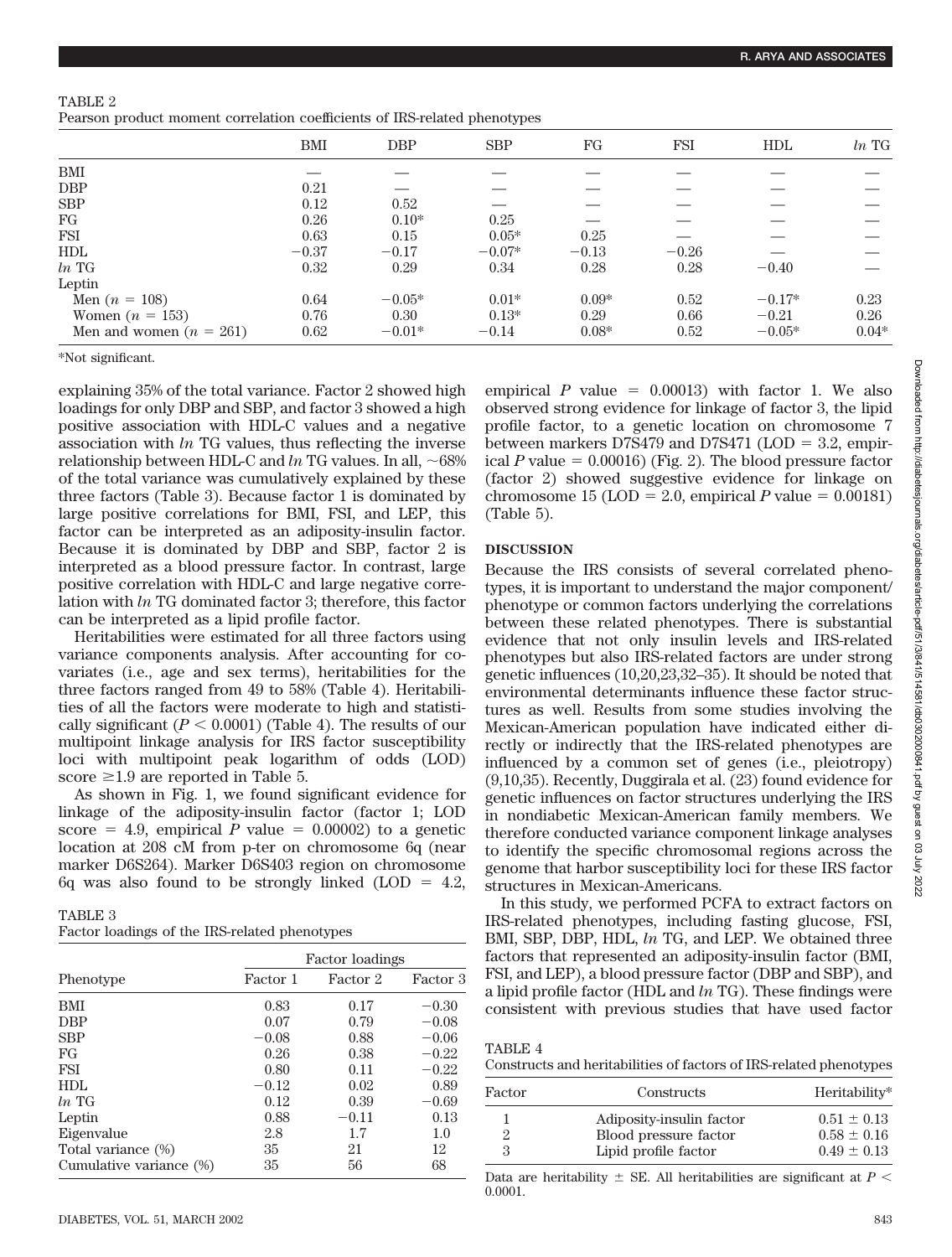### TABLE 5

Factors of IRS-related phenotypes and the chromosomal regions to which they were linked in a genome scan with a multipoint LOD score  $\geq 1.9$ 

| Factor | Chromosome | Location<br>(cM) | Marker region                                                    | $\mathop{\rm LOD}$ |
|--------|------------|------------------|------------------------------------------------------------------|--------------------|
|        |            | 188              | D <sub>1</sub> S <sub>305</sub>                                  | 2.6                |
|        | 2          | 162              | D2S141                                                           | 2.3                |
|        | 6          | 208              | D6S264                                                           | 4.9                |
|        | 6          | 149              | D6S403                                                           | 4.2                |
|        | 9          | 67               | D9S301                                                           | 2.8                |
|        | 12         | 119              | D <sub>12</sub> S <sub>1052</sub> -D <sub>12S1064</sub>          | 2.2                |
|        | 19         | 88               | D <sub>19</sub> S <sub>246</sub>                                 | 2.6                |
|        | 20         | 76               | D <sub>20</sub> S <sub>170</sub>                                 | 2.3                |
| 2      | 15         | 61               | D <sub>15</sub> S <sub>659</sub> -D <sub>15S<sub>103</sub></sub> | 2.0                |
| 3      |            | 217              | D <sub>1</sub> S <sub>431</sub>                                  | 1.9                |
|        | 7          | 130              | D7S479-D7S471                                                    | 3.2                |
|        | 7          | 178              | D7S1824-D7S688                                                   | 1.9                |
|        | 9          | 28               | D9S925-D9S741                                                    | 2.0                |

Location is distance from p-ter.

analysis to reduce the number of variables to two to four uncorrelated factors in nondiabetic subjects (6,11,13– 16,36). For example, Gray et al. (14) found three factors among nondiabetic adult male and female Native American Indians in the Strong Heart Study—the glucose/obesity factor (BMI, glucose, and insulin), the blood pressure factor (SBP and DBP), and the dyslipidemia factor (TG and HDL)—which are identical to the factors derived in the present study.

Our factor analyses results are consistent with the findings of the majority of studies that insulin variables load on the same factor as glucose and obesity variables, and sometimes lipid variables, whereas blood pressure variables load on a separate factor (17,18,37). On the other hand, our study showed that FSI, a surrogate for insulin resistance, failed to load on all the factors, thereby implying that insulin resistance may not have a unifying effect on the IRS (38). Also, our data support the observation of Hodge et al. (39) who, using data from a Mauritian population, concluded that more than one mechanism might account for the observed clustering of IRS-related variables. Caution is necessary, however, in making direct comparisons, as the components of each factor, number of factors, type of variables, and specific ethnic groups examined vary from study to study. Aside from these issues, in this study, the composite factors of the IRSrelated phenotypes were found to be under substantial additive genetic influences. The factor heritabilities are comparable to heritabilities of the IRS factors previously estimated in a sample of Caucasian women twins (12).

To date, a number of genome scans have been conducted to detect genes influencing variation in IRS-related phenotypes in several populations, including Mexican-Americans (35,40,41). Nonetheless, knowledge about specific chromosomal locations of the genetic determinants of IRS factors and related phenotypes is extremely limited. Our variance components linkage analyses have provided strong evidence for linkage of factors of IRS-related phenotypes to three chromosomal regions, two on chromosome 6 and one on chromosome 7. The adiposity-insulin factor showed significant evidence of linkage at two different regions near markers D6S403-D6S1003 (6q24.1-



**FIG. 1. Multipoint linkage profile of factor 1 on chromosome 6.**

 $q24.2$ ; LOD = 4.2) and D6S264 (6 $q25.2$ - $q26$ ; LOD = 4.9) on chromosome 6. This observation is consistent with our recent finding of a major susceptibility locus for FSI near the marker D6S403 on chromosome 6q, which has been shown to have strong pleiotropic influence on IRS-related phenotypes (e.g., BMI and LEP) in a bivariate linkage analysis (35). In fact, the univariate and bivariate linkage analyses that we conducted previously (35) provided evidence for linkage of various IRS-related phenotypes or IRS-related trait pairs to genetic locations on chromosome 6q. For example, based on univariate linkage analyses, the phenotypes FSI  $(LOD = 4.1)$ , LEP  $(LOD = 2.2)$ , and BMI  $(LOD = 1.5)$  were linked to chromosomal regions near marker D6S403. Subsequently, using a bivariate linkage approach, the same genetic location near marker D6S403 was found to have a strong pleiotropic influence on IRS-related phenotypes, including FSI and LEP (i.e., bivariate LOD for trait pair  $FSI-LEP = 5.4$ ). As was found in the present study, the adiposity-insulin construct (i.e., factor 1), representing the phenotypes FSI, LEP, and BMI in common, is significantly linked  $(LOD = 4.2)$  with the same region near marker D6S403 on chromosome 6q.

The region near marker D6S264 on chromosome 6q also appears to be the same region that was previously found to have significant common genetic effects (i.e., pleiotropy) on various IRS-related phenotypes. Also, both marker regions of interest in this study (i.e., D6S403 and D6S264) have been shown to contain susceptibility loci for the IRS-related phenotypes in various populations. Thus, as discussed above, several methods, including multivariate linkage analysis and principal components-based linkage approaches, have been used to examine whether correlated phenotypes are under shared genetic influences (30,35). One approach, used in this study, is to subject a given set of correlated phenotypes to principal components factor analysis to obtain a few principal factors, and to conduct multipoint linkage analysis using those factors. This strategy reduces the problems associated with multiple comparisons (30,32) or the issues related to degrees of freedom in multivariate analysis. For example, factor 1 in this study, as a single composite phenotype, represents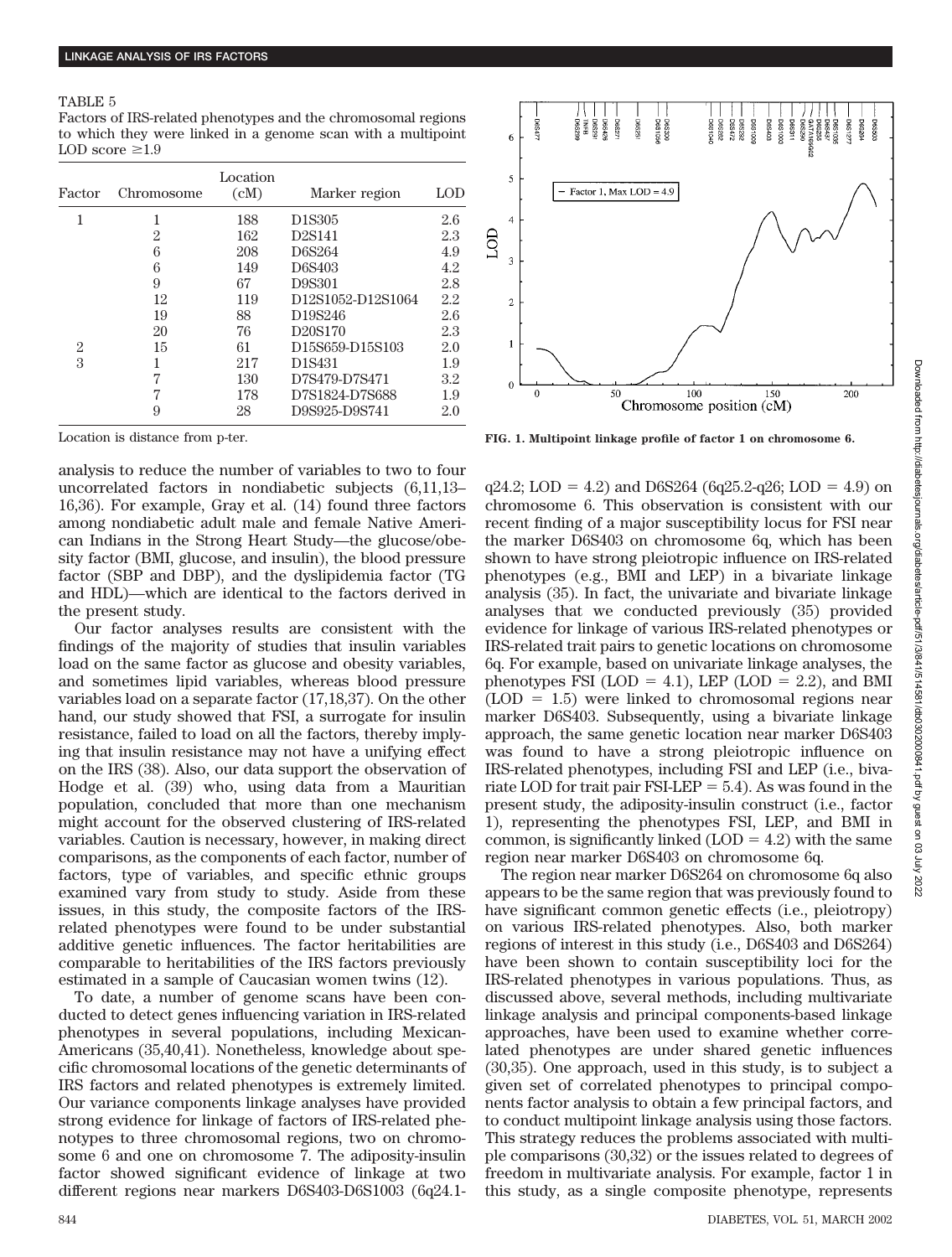

**FIG. 2. Multipoint linkage profile of factor 3 on chromosome 7.**

information related to three constituents of the IRS: FSI, BMI, and LEP.

The second major region on chromosome 7 between markers D7S479 (7q21.3) and D7S471 (7q31.1) with strongest evidence for linkage of our lipid profile factor (factor  $3$ ; LOD = 3.2), has also reported to be linked with type 2 diabetes or its related quantitative traits in Pima Indians (41). In addition, these results correspond well with the findings of Imperatore et al. (42), who reported evidence of linkage for lipid factor in Pima Indians on chromosome 7 at q22.2. In another study (26), based on univariate linkage findings, we found that TG concentrations were suggestively linked  $(LOD = 2.1)$  to a genetic location centromeric to marker D7S479, and that HDL concentrations were also linked to a location near marker D7S479  $(LOD = 1.7)$ . Although the LOD curves peaked at different locations for these phenotypes, the trait-specific linkage curves overlapped, which may indicate a locus influencing both phenotypes. In fact, the genetic location found to be strongly linked  $(LOD = 3.2)$  to the lipid construct (factor 3) overlaps very well with our earlier HDL linkage finding on chromosome 7q.

The genetic regions of interest on chromosome 6q contain several known candidate genes for the IRS. The genetic location near marker D6S403 is very close to the plasma cell membrane glycoprotein PC-1 (6q22-q23), a potential candidate gene for insulin resistance (43). The second linked region near D6S264 also appears to harbor candidate genes for IRS, such as IGF2R (6q26) (44) and ACAT2 (6q25.3-q26) (44). The chromosomal region of interest near D7S479 (7q21.3) contains several potential candidate genes for the IRS, such as paraoxonase and plasminogen activator inhibitor. Another candidate gene for the IRS, which is not far from our chromosomal region of interest on chromosome 7, is the collagen and thrombospondin receptor CD36 (44), which is localized to band 7q11.2 (45).

To our knowledge, only one other study has attempted to identify loci affecting the IRS factors using data from the Pima Indian population (42). In this study, strong evidence was found for a locus near marker D1S2141 on chromosome 1 linked to an insulin-glucose factor, and another locus on chromosome 7 was found to influence one or more components of the metabolic syndrome, including the lipid factor. We failed to replicate the finding involving the marker region near D1S2141. However, as shown in Table 5, we found evidence for one locus near marker D1S305 ( $\text{LOD} = 2.6$ ) influencing the adiposity-insulin factor and another locus near marker  $DIS431 (LOD = 1.9)$ influencing the lipid factor. These markers are about 29 cM apart on our map. The marker D1S305 region strongly overlaps with the chromosomal region (i.e., a genetic location between markers D1S305 and D1S1600) reported to be linked to familial partial lipodystrophy (Dunnigan variety), which is characterized by conditions such as insulin resistance, diabetes, and dyslipidemia (46). Also, our regions near markers D1S305 and D1S431 overlap with the genetic location(s) on chromosome 1q found to be linked with diabetes in the Pima population (47). The marker D1S431 region also overlaps with the chromosomal region reported to be linked with diabetes in a Caucasian population (34).

Several of the chromosomal regions found to be suggestively linked to the IRS factors in this study (Table 5) have been shown to be linked to one or more phenotypes related to the IRS in various populations. For example, suggestive evidence for linkage of diabetes to the marker D9S301 was found using family data from the Botnia region in Finland (48). In Pima Indians, some evidence for linkage of fasting insulin was reported to a genetic location close to the D9S301 marker region (44). The adiposityinsulin factor was found to be linked to a location near marker D2S141, which overlaps with a region on chromosome 2q that shows some evidence of linkage to diabetesrelated phenotypes (35,49). Several studies have reported linkage of diabetes- or obesity-related phenotypes to different, but overlapping, genetic regions on chromosome 20q (35,50), which correspond to the genetic region near marker D20S170 found to be suggestively linked to adiposity-insulin factor in this study.

In conclusion, we determined factor structures that underlie the IRS-related phenotypes in a Mexican-American population. We also found that these factors of the IRS are substantially influenced by additive genetic factors. Subsequently, by the use of a multipoint variance components technique, we identified two major loci on chromosome 6q that influence the adiposity-insulin factor, and another locus on chromosome 7q that significantly influences the lipid factor. In addition, several other chromosomal regions, identified earlier as influencing one or more of the constituents of the IRS, have also been found to influence the various factor structures examined in this study. These results provide strong evidence for major locus effects on the phenotypic variance of the factor structures that underlie the IRS in Mexican-Americans.

## **ACKNOWLEDGMENTS**

This research was supported by grants from the National Institutes of Health (RO1-DK-42273, RO1-DK-47482, RO1- DK-53889, and MH-59490).

We thank the subjects—the participants of SAFADS for their cooperation and participation. We also thank Prof. C. N. Hales, University of Cambridge, Cambridge, U.K. for measuring the specific insulin levels for this study.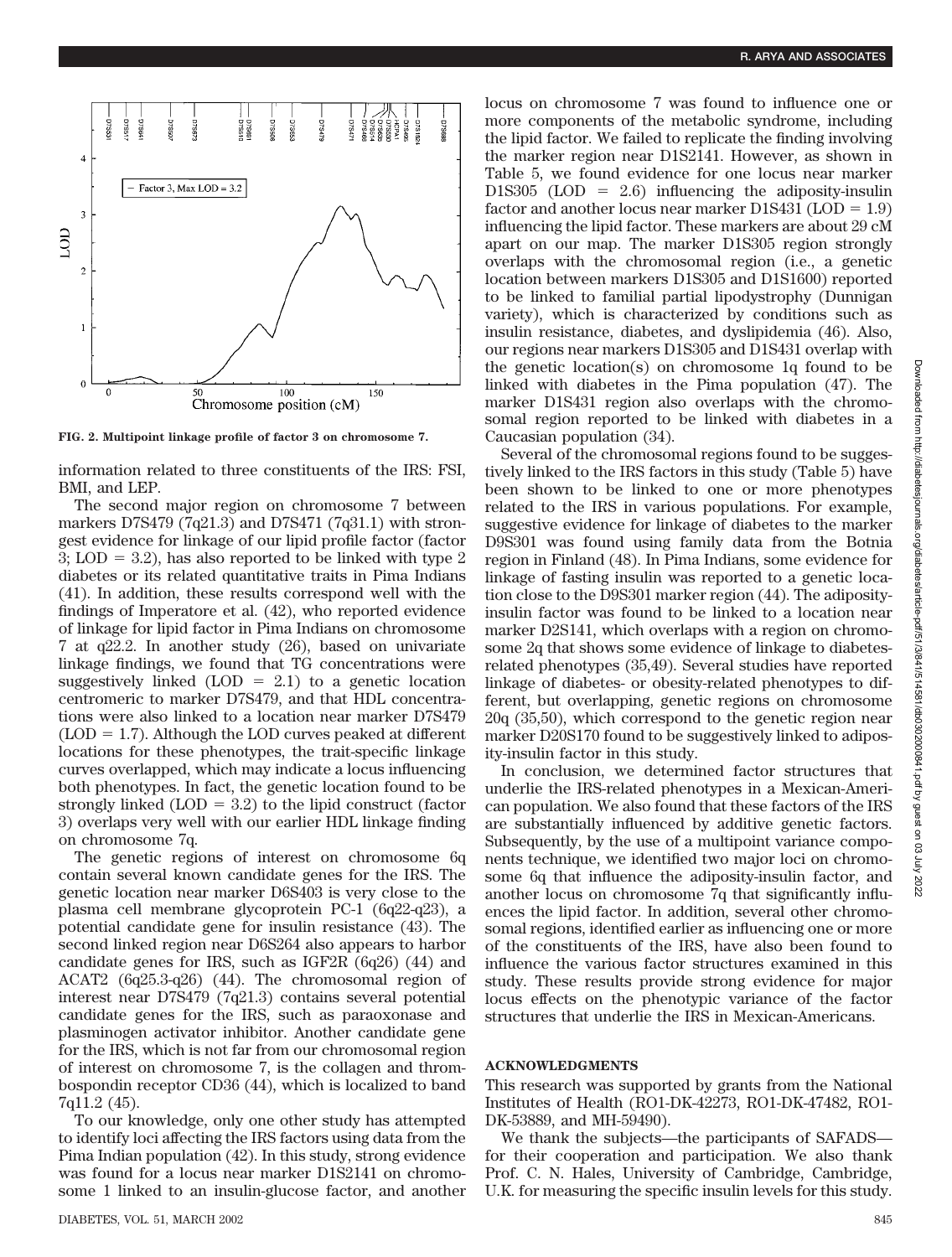#### **REFERENCES**

- 1. Reaven GM: Role of insulin resistance in human disease. *Diabetes* 37:1595– 1607, 1988
- 2. DeFronzo RA, Ferrannini E: Insulin resistance: a multifaceted syndrome responsible for NIDDM, obesity, hypertension, dyslipidemia, and atherosclerotic cardiovascular disease. *Diabetes Care* 14:173–194, 1991
- 3. Haffner SM, Valdez RA, Hazuda HP, Mitchell BD, Morales PA, Stern MP: Prospective analysis of the insulin resistance syndrome (syndrome X). *Diabetes* 41:715–722, 1992
- 4. Stern MP: Diabetes and cardiovascular disease: the "common soil" hypothesis. *Diabetes* 44:369–374, 1995
- 5. Mitchell BD, Kammerer CM, Blangero J, Mahaney MC, Rainwater DL, Dyke B, Hixson JE, Henkel RD, Sharp RM, Comuzzie AG, Vandeberg JL, Stern MP, MacCluer JW: Genetic and environmental contributions to cardiovascular risk factors in Mexican-Americans. *Circulation* 94: 2159–2170, 1996
- 6. Lempiainen P, Mykkanen L, Pyorala K, Laakso M, Kuusisto J: Insulin resistance syndrome predicts coronary heart disease events in elderly nondiabetic men. *Circulation* 100:123–128, 1999
- 7. Reaven GM, Laws A: Insulin resistance, compensatory hyperinsulinemia, and coronary heart disease. *Diabetologia* 37:948–952, 1994
- 8. Stern MP, Morales PA, Valdez RA, Monterrosa A, Haffner SM, Mitchell BD, Hazuda HP: Predicting diabetes: moving beyond impaired glucose tolerance. *Diabetes* 42:706–714, 1993
- 9. Duggirala R, Stern MP, Mitchell BD, Reinhart LJ, Shipman PA, Uresandi OC, Chung WK, Leibel RL, Hales CN, O'Connell P, Blangero J: Quantitative variation in obesity-related traits and insulin precursors linked to the *OB* gene region on human chromosome 7. *Am J Hum Genet* 59:694–703, 1996
- 10. Mitchell BD, Kammerer CM, Mahaney MC, Blangero J, Comuzzie AG, Atwood LD, Haffner SM, Stern MP, MacCluer JW: Genetic analysis of the IRS: pleiotropic effects of genes influencing insulin levels on lipoprotein and obesity measures*. Arterioscler Thromb Vasc Biol* 16:281–288, 1996
- 11. Edwards KL, Austin MA, Newman B, Mayer E, Krauss RM, Selby JV: Multivariate analysis of the insulin resistance syndrome in women. *Arterioscler Thromb* 14:1940–1945, 1994
- 12. Edwards KL, Newman B, Mayer E, Selby JV, Krauss RM, Austin MA: Heritability of factors of the insulin resistance syndrome in women twins. *Genet Epidemiol* 14:241–253, 1997
- 13. Meigs JB, D'Agostino RB Sr, Wilson PWF, Cupples LA, Nathan DM, Singer DE: Risk variable clustering in the insulin resistance syndrome: the Framingham offspring study. *Diabetes* 46:1594–1600, 1997
- 14. Gray RS, Fabistz RR, Cowan LD, Lee ET, Howard BV, Savage PJ: Risk factor clustering in the insulin resistance syndrome: the Strong Heart Study. *Am J Epidemiol* 148:869–878, 1998
- 15. Edwards KL, Burchfiel CM, Sharp DS, Curb JD, Rodriquez BL, Fujimoto WY, LaCroix AZ, Vitiello MV, Austin MA: Factors of the insulin resistance syndrome in nondiabetic and diabetic elderly Japanese-American men. *Am J Epidemiol* 147:441–447, 1998
- 16. Chen W, Srinivasan SR, Elkasabany A, Berenson GS: Cardiovascular risk factors clustering features of insulin resistance syndrome (syndrome X) in a biracial (black-white) population of children, adolescents, and young adults. *Am J Epidemiol* 150:667–674, 1999
- 17. Cambien F, Warnet JM, Eschwege E, Jacqueson A, Richard JL, Rosselin G: Body mass, blood pressure, glucose, and lipids. Does plasma insulin explain their relationships? *Arteriosclerosis* 7:197–202, 1987
- 18. Ferrannini E, Haffner SM, Mitchell BD, Stern MP: Hyperinsulinemia: the key feature of a cardiovascular and metabolic syndrome. *Diabetologia* 34:416–422, 1991
- 19. Carmelli D, Cardon LR, Fabsitz R: Clustering of hypertension, diabetes, and obesity in adult male twins. Same genes or same environments? *Am J Hum Genet* 55:566–573, 1994
- 20. Mayer E, Newman B, Austin MA, Zhang D, Quesenberry CP, Edwards K, Selby JV: Genetic and environmental influences on insulin levels and the insulin resistance syndrome: an analysis of women twins. *Am J Epidemiol* 143:323–332, 1996
- 21. Hong Y, Pedersen NL, Brismar K, de Faire U: Genetic and environmental architecture of the features of the insulin resistance syndrome. *Am J Hum Genet* 60:143–152, 1997
- 22. Groop L, Forsblom C, Lehtovirta M, Tuomi T, Karanko S, Nissen M, Ehrnstrom B-O, Forsen B, Isomaa B, Snickars B, Taskinen M-R: Metabolic consequences of a family history of NIDDM (the Botnia Study). *Diabetes* 45:1585–1593, 1996
- 23. Duggirala R, Williams K, Arya R, Blangero J, Stern MP: Genetics of the factors underlying the insulin resistance syndrome in nondiabetic Mexican-Americans. *Am J Hum Biol* 12:274, 2000
- 24. Stern MP, Patterson JK, Haffner SM, Hazuda HP, Mitchell BD: Lack of

awareness and treatment of hyperlipidemia in type 2 diabetes in a community survey. *JAMA* 262:360–364, 1989

- 25. Duggirala R, Blangero J, Almasy L, Dyer TD, Williams KL, Leach RJ, O'Connell P, Stern MP: Linkage of type 2 diabetes mellitus and of age at onset to a genetic location on chromosome 10q in Mexican-Americans. *Am J Hum Genet* 64:1127–1140, 1999
- 26. Duggirala R, Blangero J, Almasy L, Dyer TD, Williams KL, Leach RJ, O'Connell P, Stern MP: A major susceptibility locus influencing plasma triglyceride concentrations is located on chromosome 15q in Mexican-Americans. *Am J Hum Genet* 66:1237–1244, 2000
- 27. Sobey WJ, Beer SF, Carrington CA, Clark PMS, Frank BH, Gary IP, Luzio SD, Owens DR, Schneider AE, Siddle K, Temple RC, Hales CN: Sensitive and specific two-site immunoradiometric assays for human insulin, proinsulin, 65– 66 split and 32–33 split proinsulins. *Biochem J* 260:535–541, 1989
- 28. Ma Z, Gingerich RL. Santiago JV, Klein S, Smith HC, Landt M: Radioimmunoassay of leptin in human plasma. *Clin Chem* 42:942–946, 1996
- 29. Stevens J: *Applied Multivariate Statistics for the Social Sciences*. Mahwah, NJ, Lawrence Erlbaum Associates, 1996, p. 362–392
- 30. Ott J, Rabinowitz D: A principal-components approach based on heritability for combining phenotype information. *Hum Hered* 49:106–111, 1999
- 31. SAS Institute: *SAS/STAT User's Guide, Version 6*. 4th ed. Carey, NC, SAS Institute, 1990
- 32. Almasy L, Blangero J: Multipoint quantitative trait linkage analysis in general pedigrees. *Am J Hum Genet* 62:1198–1211, 1998
- 33. Stern MP, Mitchell BD: Genetics of insulin resistance. In *Insulin Resistance: The Metabolic Syndrome X*. Reaven G, Laws A, Eds. Totowa, NJ, Humana Press, 1999, p. 3–18
- 34. Elbein SC, Hoffman MD, Teng K, Leppert MF, Hasstedt SJ: A genome-wide search for type 2 diabetes susceptibility genes in Utah Caucasians. *Diabetes* 48:1175–1182, 1999
- 35. Duggirala R, Blangero J, Almasy L, Arya R, Dyer TD, Williams K, Leach RJ, O'Connell P, Stern MP: A major locus for fasting insulin concentrations and insulin resistance on chromosome 6q with strong pleiotropic effects on obesity-related phenotypes in non-diabetic Mexican-Americans. *Am J Hum Genet* 68:1149–1164, 2001
- 36. Hanson RL, Imperatore G: Factor analysis of variables related to the metabolic syndrome in Pima Indians. *Diabetes Suppl* 48:A167, 1999
- 37. Miegs JB: Invited commentary. Insulin resistance syndrome? Syndrome X? Multiple metabolic syndrome? A syndrome at all? Factor analysis reveals patterns in the fabric of correlated metabolic risk factors. *Am J Epidemiol* 152:908–911, 2000
- 38. Donahue RP, Bean JA, Donahue RD, Goldberg RB, Prineas RJ: Does insulin resistance unite the separate components of the insulin resistance syndrome? *Arterioscler Thromb Vasc Biol* 17:2413–2417, 1997
- 39. Hodge AM, Boyko EJ, de Courten M, Zimmet PZ, Chitson P, Tuomilehto J, Alberti KGM: Leptin and other components of the metabolic syndrome in Mauritius: a factor analysis. *Int J Obes Relat Metab Disord* 25:126–131, 2001
- 40. Stern MP, Duggirala R, Mitchell BD, Reinhart LJ, Shivakumar S, Shipman PA, Uresandi OC, Benavides E, Blangero J, O'Connell P: Evidence for linkage of regions on chromosomes 6 and 11 to plasma glucose concentrations in Mexican-Americans. *Genome Res* 6:724–734, 1996
- 41. Hanson RL, Knowler WC, the Pima Diabetes Genes Group: Linkage analyses of insulin levels in a genome-wide scan in nondiabetic Pima Indians (Abstract). *Diabetes* 47 (Suppl. 1):A170, 1998
- 42. Imperatore G, Knowler WC, Kobes S, Bennett PH, Hanson RL: Genomewide linkage analysis of factors characterizing the metabolic syndrome among Pima Indians (Abstract). *Diabetes* 48 (Suppl. 1):A182, 1999
- 43. Maddux BA, Sbraccia P, Kumakura S, Sasson S, Youngren J, Fisher A, Spencer S, Grupe A, Henzel W, Stewart TA, Reaven GM, Goldfine ID: Membrane glycoprotein PC-1 and insulin resistance in non-insulin dependent diabetes. *Nature* 373:448–451, 1995
- 44. Online Mendelian Inheritance in Man (OMIM); McKusick-Nathans Institute for Genetic Medicine, Johns Hopkins University (Baltimore, MD) and National Center for Biotechnology Information, National Library of Medicine (Bethesda, MD), 2000. Available from http://www.ncbi.nlm.nih.gov/ omim
- 45. Fernandez-Ruiz E, Armesilla AL, Sanchez-Madrid F, Vega MA: Gene encoding the collagen type I and thrombospondin receptor CD36 is located on chromosome 7q11.2. *Genomics* 17:759–761, 1993
- 46. Peters JM, Barnes R, Bennett L, Gitomer WM, Bowcock AM, Garg A: Localization of the gene for familial partial lipodystrophy (Dunnigan variety) to chromosome 1q21–22. *Nat Genet* 18:292–295, 1998
- 47. Hanson RL, Ehm MG, Pettitt DJ, Prochazka M, Thompson DB, Timberlake D, Foroud T, Kobes S, Baier L, Burns DK, Almasy L, Blangero J, Garvey